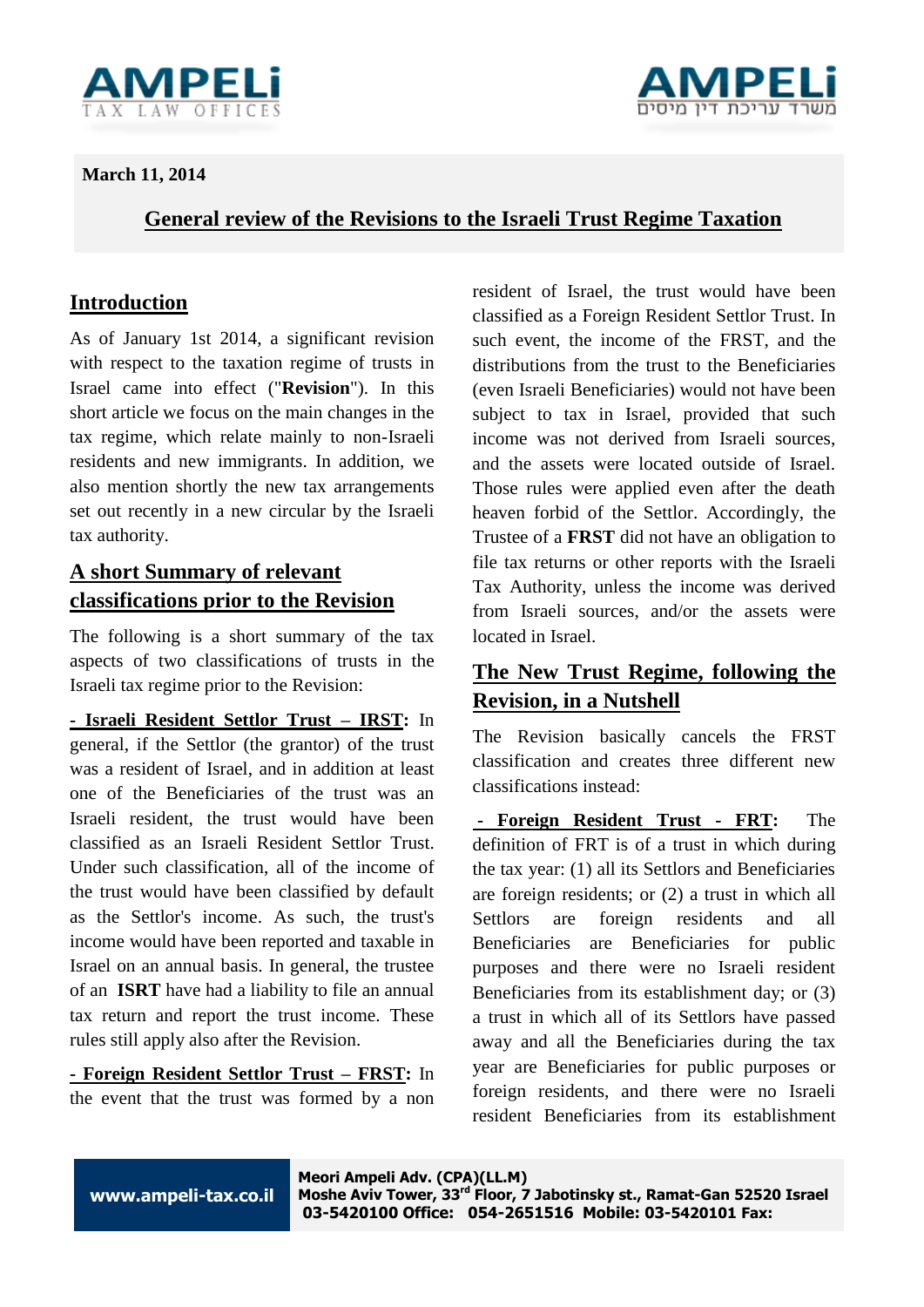day. As such, the FRT is considered as foreign resident for Israeli tax purposes and shall not be subject to Israeli taxation. **- Israeli resident Beneficiary Trust – IRBT:** The IRBT is a trust in which all Settlors, from the date of creation, are foreign residents, and during the tax year there is at least one Israeli resident Beneficiary. A public Beneficiary, such as hospitals, universities etc., will not be viewed as an Israeli resident Beneficiary. Please note that upon the death of the Settlors the IRBT shall become classified automatically as **Israeli Resident Settlor Trust – IRST**, with all the implications pertaining thereof.

There are two kinds of IRBT as follows:

**Relative Trust -** A Relative Trust is an IRBT in which all Settlors and Beneficiaries are bound in close family relations, as defined in the Israeli Tax Ordinance. For example: parents and their children, grandfather and his grandchildren etc. Please note that sibling relationships aren't considered basically as relative relations, without the approval of the tax official.

Classification as a Relative Trust means that the transfer of property from the Settlor to the trust, without receiving any remuneration, will not be considered as sale and rather will be considered as a direct transfer between the Settlor to the Beneficiary.

The income of the trust shall be considered as a foreign resident income and as such will be tax exempt in Israel, except for income sourced in Israel.

However, the distribution of an asset made by the trustee to the Israeli Beneficiary will be subject to either 25% or 30% tax rate in Israel.

25% tax rate shall apply upon the distribution, if the trustee notifies the tax official that the Relative Trust shall be taxed in Israel on an annual basis with respect to the share of the Israel Beneficiary in the trust's annual foreign income. In all the other cases, 30% tax rate shall be imposed upon the distribution, unless the trusty proves that he distributes the principle of the trust fund**.** 

**Non Relative Trust -** Non Relative Trust is an IRBT trust which does not satisfies the conditions specified for the Relative Trust. Non Relative Trust is considered as Israeli Residents Trust, and therefore the income and the assets of the Trustee will be viewed as the income and assets of an Israeli resident and will be taxed in Israel.

Please note that, in order to be classified as a Relative Trust rather than as a Non Relative Trust, the trusty shall notify and provide the Israeli tax official with specific forms within 60 days from the date the trust become an Israeli resident Beneficiary Trust (IRBT). **The trustees of an IRBT, as of January 1, 2014, should notify the Israeli tax official up to June 30, 2014.** 

#### **Implications & Conclusions:**

- Following the Revision, a foreign resident who considers making Aliya, or returning to Israel should review, inter alia, the tax aspects of the new trust regime in Israel. For example, Aliya of one of the Beneficiaries in a Foreign Resident Trust to Israel shall reclassify the trust automatically to an Israeli Resident Beneficiary Trust. Also and as mentioned above, the death of the foreign Settlor in such situation shall

**www.ampeli-tax.co.il**

**Meori Ampeli Adv. (CPA)(LL.M) Moshe Aviv Tower, 33rd Floor, 7 Jabotinsky st., Ramat-Gan 52520 Israel 271-0- Mobile: 271-00-1202022 Office: 271-0-0013233 Fax: 5420101** 

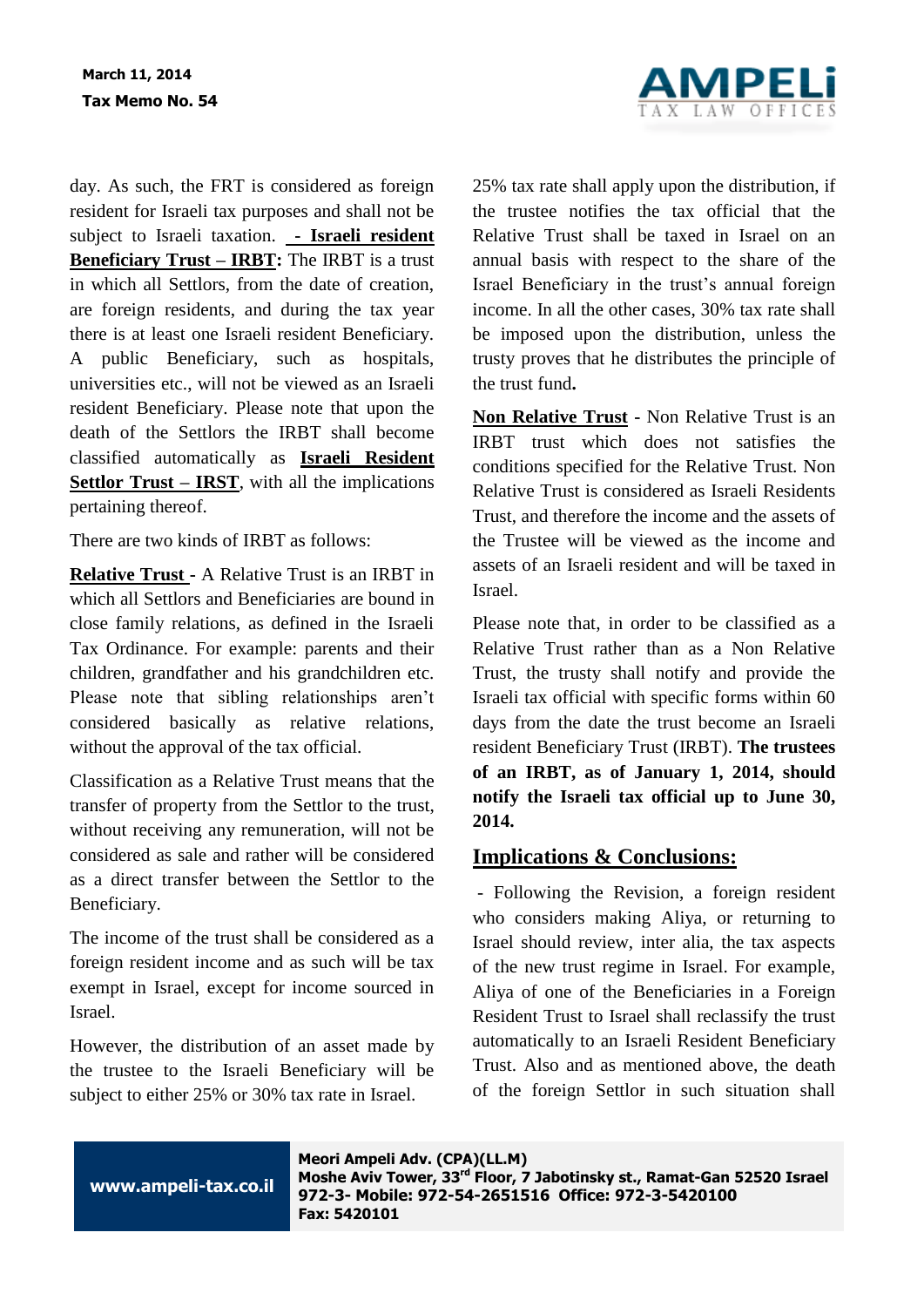

reclassify the trust to an Israeli Resident Trust, which shall be taxed as Individual Israeli resident. Another point to be aware of is that in accordance with the Revision, in a case of an Aliya of the Settlor to Israel, the 10 years tax exemption period in Israel shall apply only if there is no Israeli resident as a Beneficiary of such trust. As such, Trustees, Settlors, and Beneficiaries, who were part of a Foreign Resident Trust (such a Living Trust in the US), should analyze the impact of the Revision on their specific situation.

- Another issue of concern, is with regards to foreign funds accumulated in a Foreign Resident Settlor Trust **(**FRST), prior to the Revision (January 1, 2014), and following the Revision the FRST becomes an Israeli Resident Beneficiary Trust (IRBT). In such case, the question remains whether such funds will receive a step up basis with regards to distributions made to an Israeli resident Beneficiary following the Revision. If a step up is not in place, than there might be some situations in which the foreign tax exempt income produced prior to the Revision, would now be taxable, either upon of distribution to the Israeli resident Beneficiary or even before.

- The Israeli Tax Authority has published on March 9th 2014, a circular of which title is: **Transitional Arrangements for Israeli Resident Beneficiary Trusts** (**"Circuler").** In general, the circular points out four different arrangements to achieve certainty regarding the tax consequences of trusts, which transformed from a Foreign Resident Settlor Trust into an Israeli Resident Beneficiary Trust following the Revision, in particular with respect to the step up basis issue in Relative Trusts. The circular mainly focuses on the degree of influence of the Beneficiary on the trust, as following:

1) In cases when the tax official will be persuaded that no influence whatsoever was in place between the Settlor and the Beneficiary, a step up basis will be given to the trust assets as for December 31, 2013, without any additional tax payment.

2) In all the other cases the step up basis will be given subject to additional payment of taxation. The tax amount will be determined by the tax official in accordance with the scope of the influence of the Israeli Beneficiaries, as following: (a) 33% of the Trust income's from 2006 or 3% from the trust funds (b) 50% of the Trust income's from 2006 or 4% from the trust funds (c) 66% of the Trust income's from 2006 or 6% from the trust funds.

### **The circular further provides that in order to be entitled to apply for the arrangement; the application should be filed to the tax official until December 31, 2014.**

**-** As mentioned above, generally the Foreign Resident Settlor Trust (FRST) did not have any reporting obligations to Israel if its income and assets were of Non-Israeli Source. Currently and after the Revision this situation has changed as both the Relative Trust and not Relative Trust have reporting obligations on income and distributions to Israeli resident Beneficiaries. **To conclude**, it is recommended to analyze one's situation in cases where a Foreign Resident Settlor Trust (FRST) was in place prior to the Revision. It is also recommended to perform an analysis prior to any immigration to Israel in